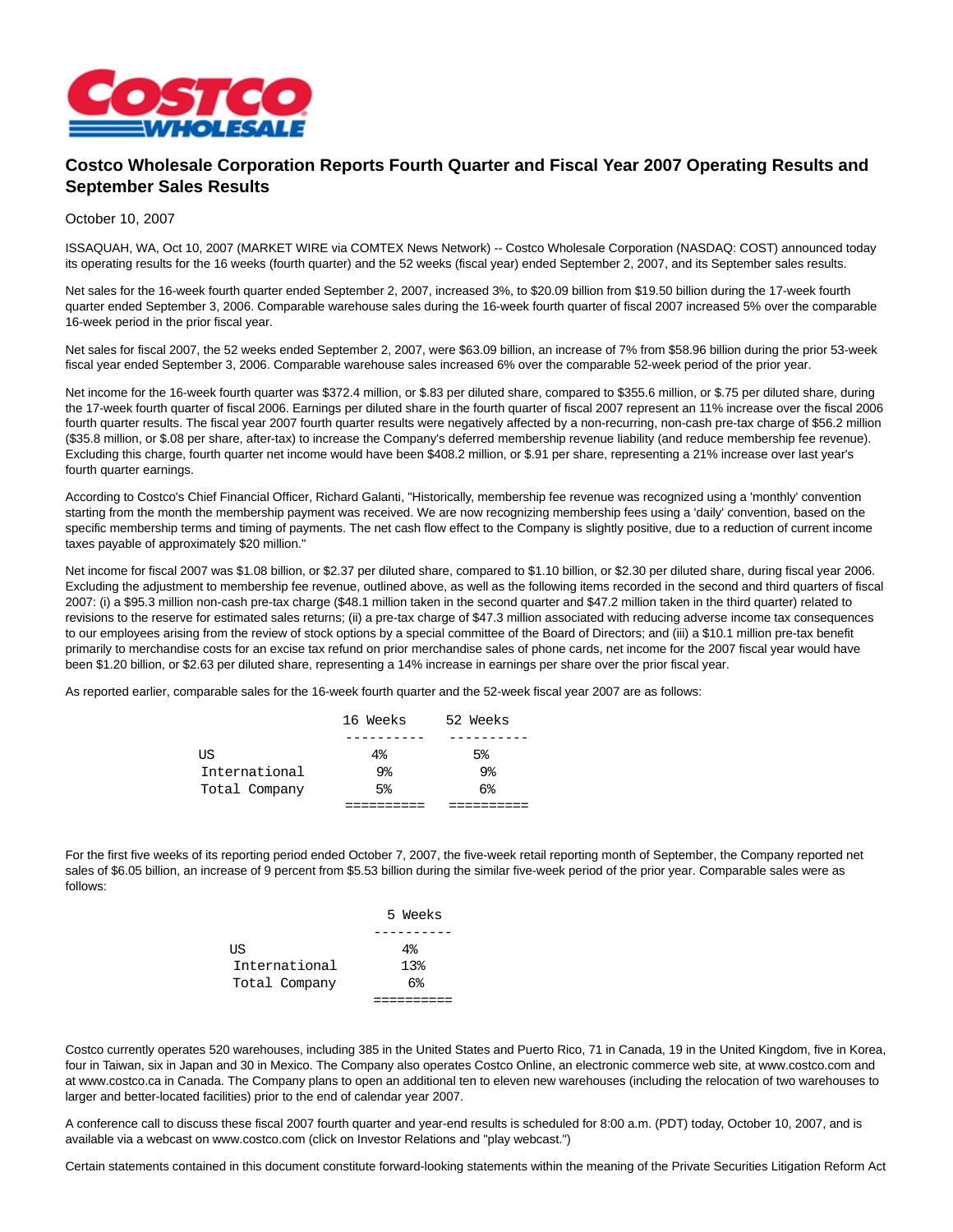of 1995. For these purposes, forward-looking statements are those that address activities, events, conditions or developments that the Company expects or anticipates may occur in the future. Such forward-looking statements involve risks and uncertainties that may cause actual events, results or performance to differ materially from those indicated by such statements. These risks and uncertainties include, but are not limited to, domestic and international economic conditions including exchange rates, the effects of competition and regulation, consumer and small business spending patterns and debt levels, conditions affecting the acquisition, development, ownership or use of real estate, actions of vendors, rising costs associated with employees (including health care and workers' compensation costs), rising costs associated with the acquisition of merchandise (including the direct and indirect effects of the rising cost of petroleum-based products and fuel and energy costs), geopolitical conditions, and other risks identified from time to time in the Company's public statements and reports filed with the Securities and Exchange Commission.

|                                                              |    | COSTCO       |    | WHOLESALE CORPORATION |    |                                                     |   |                      |
|--------------------------------------------------------------|----|--------------|----|-----------------------|----|-----------------------------------------------------|---|----------------------|
| CONSOLIDATED STATEMENTS<br>ОF<br>INCOME                      |    |              |    |                       |    |                                                     |   |                      |
| (dollars in thousands, except per share data)                |    |              |    |                       |    |                                                     |   |                      |
|                                                              |    | 16 Weeks     |    | 17 Weeks              |    | 52 Weeks                                            |   | 53 Weeks             |
|                                                              |    | Ended        |    | Ended                 |    | Ended                                               |   | Ended                |
|                                                              |    |              |    |                       |    | September 2, September 3, September 2, September 3, |   |                      |
|                                                              |    | 2007         |    | 2006                  |    | 2007                                                |   | 2006                 |
| <b>REVENUE</b>                                               |    |              |    |                       |    |                                                     |   |                      |
| Net sales                                                    |    |              |    |                       |    |                                                     |   |                      |
|                                                              |    | \$20,089,064 |    | \$19,495,727          |    | \$63,087,601                                        |   | \$58,963,180         |
| Membership fees                                              |    | 388,196      |    | 379,494               |    | 1,312,554                                           |   | 1,188,047            |
| Total revenue 20,477,260  19,875,221  64,400,155  60,151,227 |    |              |    |                       |    |                                                     |   |                      |
| OPERATING EXPENSES                                           |    |              |    |                       |    |                                                     |   |                      |
| Merchandise                                                  |    |              |    |                       |    |                                                     |   |                      |
| costs                                                        |    | 17,931,405   |    | 17,476,424            |    | 56,449,702                                          |   | 52,745,497           |
| Selling, general                                             |    |              |    |                       |    |                                                     |   |                      |
| and                                                          |    |              |    |                       |    |                                                     |   |                      |
| administrative 1,969,988                                     |    |              |    | 1,867,969             |    | 6,273,096                                           |   | 5,732,141            |
| Preopening                                                   |    |              |    |                       |    |                                                     |   |                      |
| expenses                                                     |    | 15,928       |    | 15,082                |    | 55,163                                              |   | 42,504               |
| Provision for                                                |    |              |    |                       |    |                                                     |   |                      |
| impaired assets                                              |    |              |    |                       |    |                                                     |   |                      |
| and closing                                                  |    |              |    |                       |    |                                                     |   |                      |
| costs, net                                                   |    | 4,886        |    | 1,632                 |    | 13,608                                              |   | 5,453                |
|                                                              |    |              |    |                       |    |                                                     |   |                      |
| Operating                                                    |    |              |    |                       |    |                                                     |   |                      |
| income                                                       |    | 555,053      |    | 514,114               |    | 1,608,586                                           |   | 1,625,632            |
| OTHER INCOME                                                 |    |              |    |                       |    |                                                     |   |                      |
| (EXPENSE)                                                    |    |              |    |                       |    |                                                     |   |                      |
| Interest expense                                             |    | (32, 303)    |    | (3, 244)              |    | (64,079)                                            |   | (12, 570)            |
| Interest income                                              |    |              |    |                       |    |                                                     |   |                      |
| and other                                                    |    | 59,009       |    | 43,839                |    | 165,484                                             |   | 138,355              |
|                                                              |    |              |    |                       |    |                                                     |   |                      |
| INCOME BEFORE                                                |    |              |    |                       |    |                                                     |   |                      |
| INCOME TAXES                                                 |    | 581,759      |    | 554,709               |    | 1,709,991                                           |   | 1,751,417            |
| Provision for                                                |    |              |    |                       |    |                                                     |   |                      |
| income taxes                                                 |    | 209,337      |    | 199,110               |    | 627,219                                             |   | 648,202              |
| NET INCOME                                                   |    | \$372,422    |    | \$355,599             |    | \$1,082,772                                         |   | \$1,103,215          |
|                                                              |    | ============ |    | ============          |    | ============                                        |   | ============         |
| NET INCOME PER                                               |    |              |    |                       |    |                                                     |   |                      |
| <b>COMMON SHARE:</b>                                         |    |              |    |                       |    |                                                     |   |                      |
| Basic                                                        | \$ | 0.85         | \$ | $0.76$ \$             |    | $2.42 \text{ }$ \$                                  |   | 2.35                 |
| Diluted                                                      |    | 0.83         | \$ | 0.75                  | \$ | 2.37<br>\$                                          |   |                      |
|                                                              | \$ | ============ |    | eessessesses          |    | ============                                        |   | 2.30<br>============ |
| Shares used in                                               |    |              |    |                       |    |                                                     |   |                      |
| calculation                                                  |    |              |    |                       |    |                                                     |   |                      |
| (000's)                                                      |    |              |    |                       |    |                                                     |   |                      |
| Basic                                                        |    | 438,449      |    | 465,542               |    | 447,659                                             |   | 469,718              |
| Diluted                                                      |    | 448,733      |    | 474,449               |    | 457,641                                             |   | 480,341              |
| Dividends per share \$                                       |    | 0.145        | \$ | 0.130                 | \$ | 0.55                                                | S | 0.49                 |